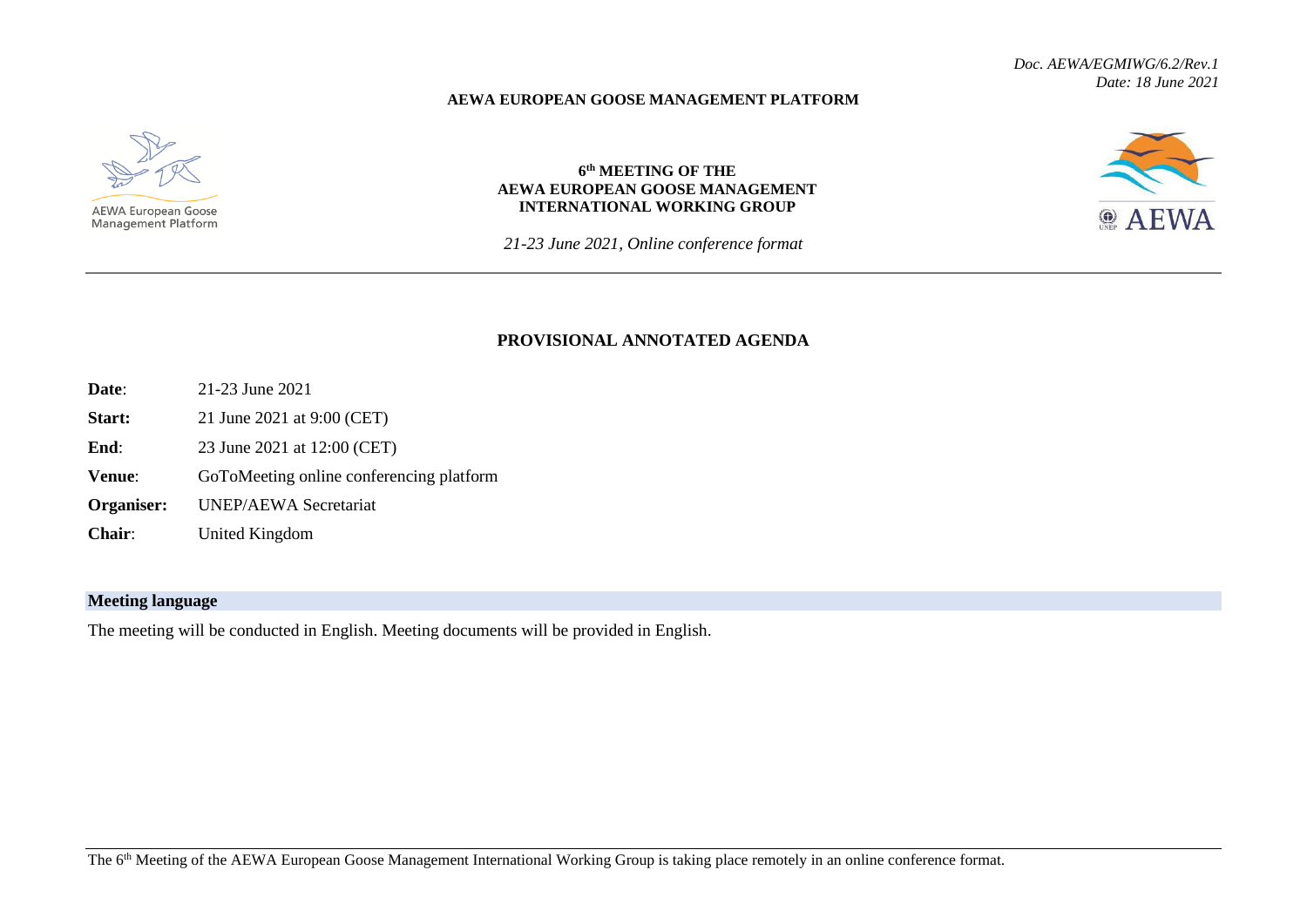| Day 1<br><b>Monday, 21 June</b> |                                                                                      |                                                                                                                                                                                                                                           |
|---------------------------------|--------------------------------------------------------------------------------------|-------------------------------------------------------------------------------------------------------------------------------------------------------------------------------------------------------------------------------------------|
| <b>Time</b>                     | <b>Agenda Item</b>                                                                   | <b>Document</b>                                                                                                                                                                                                                           |
| 8:30-9:00                       | <b>EGM IWG6 Login</b>                                                                | Login link to GoToMeeting:<br>$(to$ be added)<br>Please login at least 15 min prior to the meeting<br>and check your sound and video settings.<br>During this time, the Secretariat will be<br>available in case there are any questions. |
| <b>General Session</b>          |                                                                                      |                                                                                                                                                                                                                                           |
| <b>Time</b>                     | <b>Agenda Item</b>                                                                   | <b>Document</b>                                                                                                                                                                                                                           |
| $9:00-9:15$                     | Opening of the meeting and welcome                                                   |                                                                                                                                                                                                                                           |
| $9:15-9:20$                     | Adoption of the agenda                                                               | AEWA/EGMIWG/6.2/Rev.1                                                                                                                                                                                                                     |
| $9:20-9:25$                     | Admission of permanent observers and expert observers to EGM IWG6                    |                                                                                                                                                                                                                                           |
| $9:25-9:40$                     | Report of the EGMP Secretariat and Data Centre (2020/2021)                           | AEWA/EGMIWG/6.3                                                                                                                                                                                                                           |
| $9:40-9:50$                     | Summary of EGMP National Reports 2021                                                | AEWA/EGMIWG/6.4                                                                                                                                                                                                                           |
| 9:50-10:15                      | Revised process and format for EGMP National Reports                                 | AEWA/EGMIWG/6.5                                                                                                                                                                                                                           |
| $10:15-10:30$                   | Introduction to the new format for species population status reports and assessments | AEWA/EGMIWG/6.6/Rev.3                                                                                                                                                                                                                     |
| 10:30-10:45                     | Coffee break                                                                         |                                                                                                                                                                                                                                           |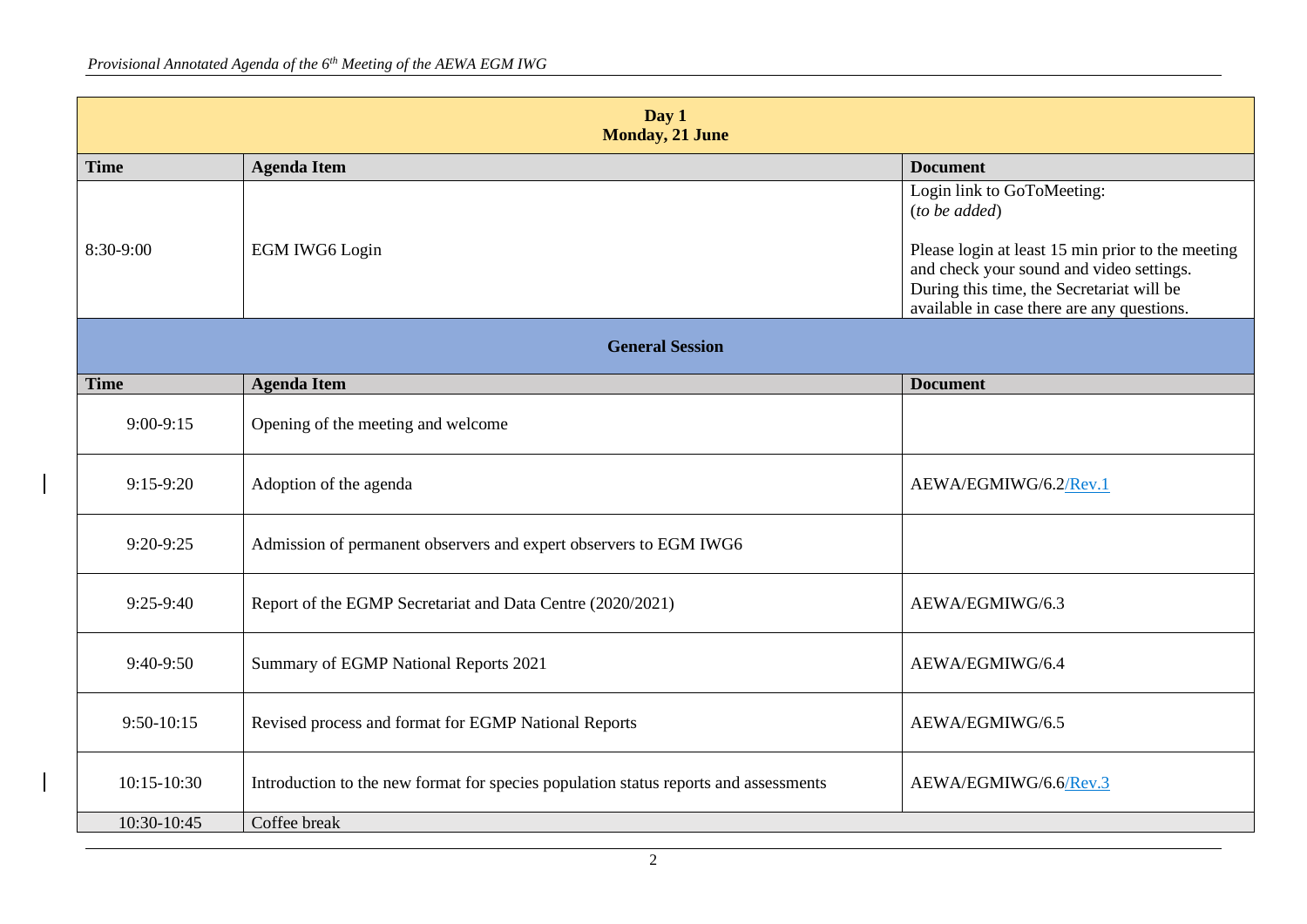| <b>Pink-footed Goose (PfG) Session</b> |                                                     |                                   |  |
|----------------------------------------|-----------------------------------------------------|-----------------------------------|--|
| <b>Time</b>                            | <b>Agenda Item</b>                                  | <b>Document</b>                   |  |
| $10:45-11:00$                          | Report and recommendations from the PfG Task Force  | AEWA/EGMIWG/6.7                   |  |
| $11:00-11:10$                          | Population Status and Harvest Assessment of the PfG | AEWA/EGMIWG/6.6.2                 |  |
| $11:10-11:45$                          | Discussion, summary and closure of the session.     | AEWA/EGMIWG/6.6.2 AEWA/EGMIWG/6.7 |  |
| $11:45-12:00$                          | Coffee break                                        |                                   |  |

| <b>Taiga Bean Goose (TBG) Session</b> |                                                     |                                      |
|---------------------------------------|-----------------------------------------------------|--------------------------------------|
| <b>Time</b>                           | <b>Agenda Item</b>                                  | <b>Document</b>                      |
| $12:00-12:10$                         | Report and recommendations from the TBG Task Force  | AEWA/EGMIWG/6.8                      |
| 12:10-12:30                           | Population Status and Harvest Assessment of the TBG | AEWA/EGMIWG/6.6.3                    |
| 12:30-13:00                           | Discussion, summary and closure of the session      | AEWA/EGMIWG/6.6.3<br>AEWA/EGMIWG/6.8 |
| 13:00-14:00                           | End of session; Lunch                               |                                      |
| 14:00-15:00                           | Buffer time                                         |                                      |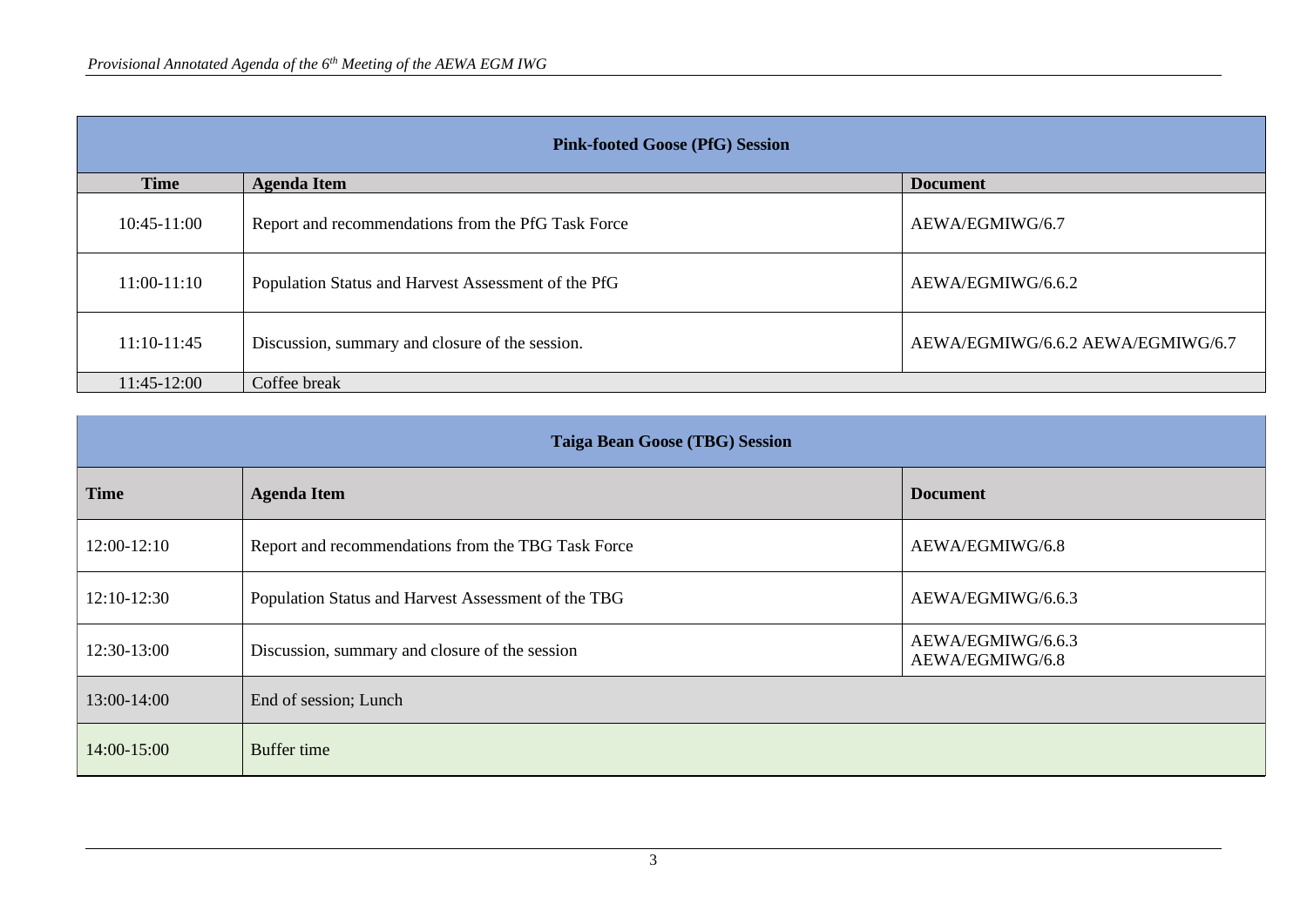| Day 2<br><b>Tuesday, 22 June</b>   |                                                                         |                                                                       |
|------------------------------------|-------------------------------------------------------------------------|-----------------------------------------------------------------------|
| <b>Barnacle Goose (BG) Session</b> |                                                                         |                                                                       |
| <b>Time</b>                        | <b>Agenda Item</b>                                                      | <b>Document</b>                                                       |
| 8:30-9:00                          | EGM IWG6 Login                                                          | Login link to GotoMeeting:<br>(to be added)                           |
| $9:00-9:05$                        | E. Greenland BG population AFMP Process                                 |                                                                       |
| $9:05-9:15$                        | Report and recommendations from the E. Greenland BG Task Force          | AEWA/EGMIWG/6.9/Corr.1                                                |
| 9:15-9:35                          | Status of the E. Greenland BG population and IPM development            | AEWA/EGMIWG/6.6.6                                                     |
| 9:35-9:45                          | Adaptive Flyway Management Programme for the E. Greenland BG population | AEWA/EGMIWG/6.13/Rev.1                                                |
| $9:45-10:10$                       | Discussion, summary and closure of the session                          | AEWA/EGMIWG/6.6.6<br>AEWA/EGMIWG/6.9/Corr.1<br>AEWA/EGMIWG/6.13/Rev.1 |
| $10:10-10:15$                      | Svalbard BG population AFMP process and FRVs                            |                                                                       |
| 10:15-10:30                        | Coffee break                                                            |                                                                       |
| 10:30-10:35                        | <b>Russian BG population AFMP process</b>                               |                                                                       |
| 10:35-10:45                        | Report and recommendations from the Russian BG TF                       | AEWA/EGMIWG/6.10                                                      |
| $10:50-11:10$                      | Status of the Russian BG population and IPM update                      | AEWA/EGMIWG/6.6.5                                                     |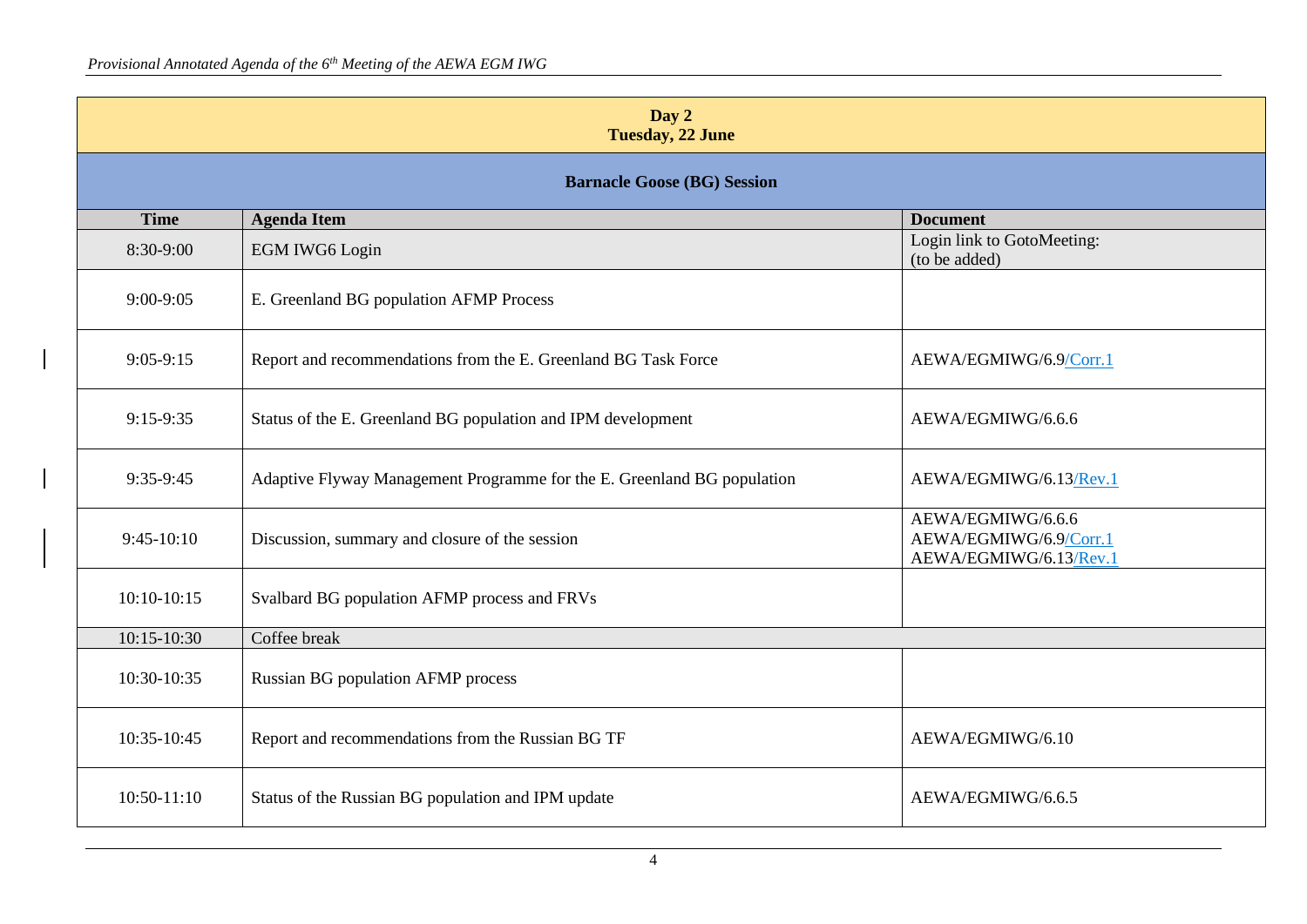| $11:10-11:30$ | Adaptive Flyway Management Programme for the Russia BG population | AEWA/EGMIWG/6.14                                       |
|---------------|-------------------------------------------------------------------|--------------------------------------------------------|
| 11:30-12:00   | Discussion, summary and closure of the session.                   | AEWA/EGMIWG/6.6.5 AEWA/EGMIWG/6.10<br>AEWA/EGMIWG/6.14 |
| 12:00-13:00   | End of session; Lunch                                             |                                                        |
| 13:00-14:00   | Buffer time                                                       |                                                        |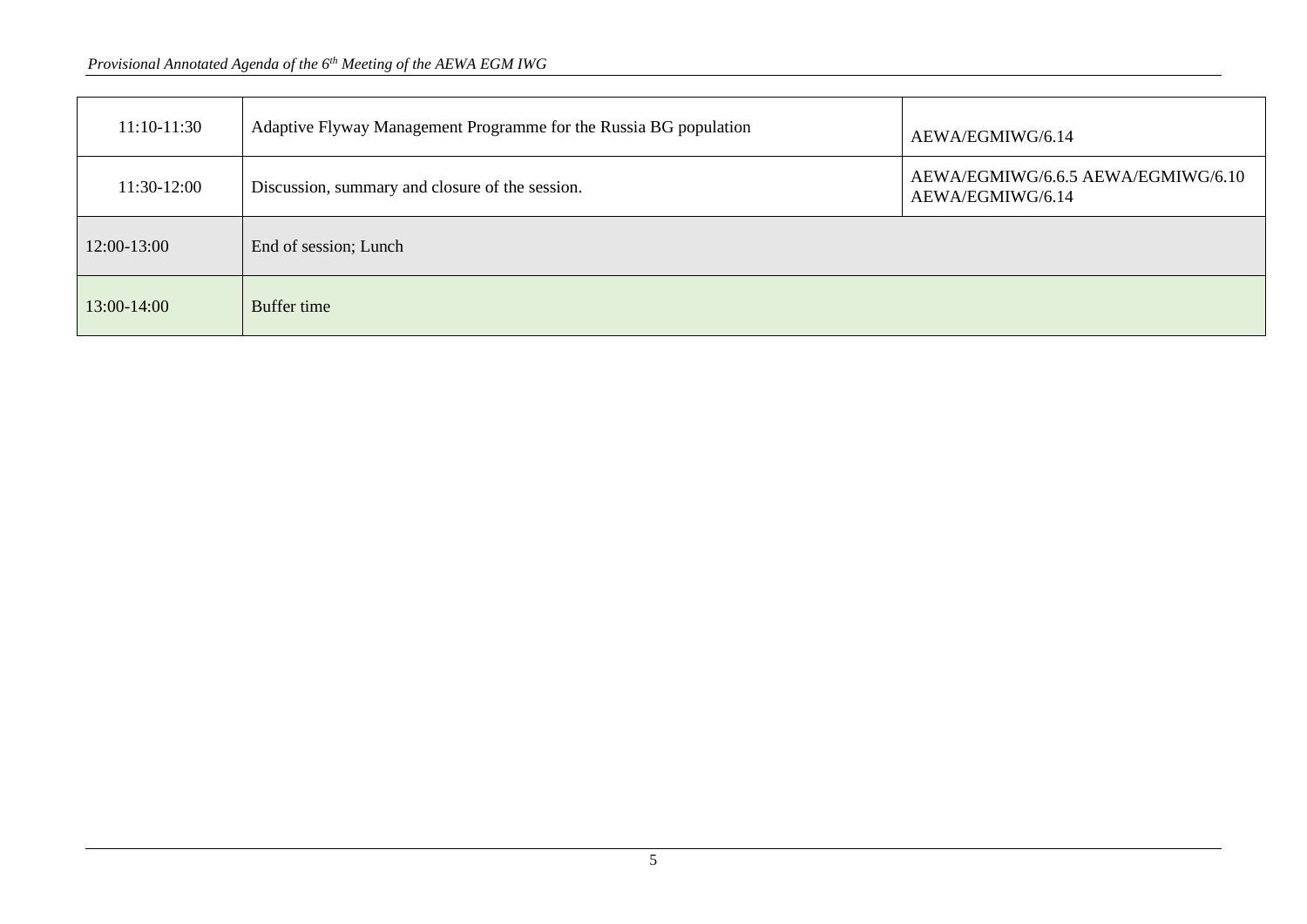| Day 3<br><b>Wednesday, 23 June</b>                             |                                                                           |                                             |
|----------------------------------------------------------------|---------------------------------------------------------------------------|---------------------------------------------|
| <b>NW/SW European Population of Greylag Goose (GG) Session</b> |                                                                           |                                             |
| <b>Time</b>                                                    | <b>Agenda Item</b>                                                        | <b>Document</b>                             |
| 8:30-9:00                                                      | <b>EGM IWG6 Login</b>                                                     | Login link to GotoMeeting:<br>(to be added) |
| $9:00-9:05$                                                    | Greylag Goose AFMP Process                                                |                                             |
| $9:05-9:15$                                                    | Report and recommendations from the GG Task Force (GG TF)                 | AEWA/EGMIWG/6.11                            |
| $9:15-9:25$                                                    | Status of the NW/SW European GG population                                | AEWA/EGMIWG/6.6.4                           |
| $9:25-9:45$                                                    | Adaptive Flyway Management Programme for the NW/SW European GG population | AEWA/EGMIWG/6.15/Rev.2                      |
| $9:45-10:30$                                                   | Discussion, summary and closure of the session                            |                                             |
| 10:30-10:45                                                    | Coffee break                                                              |                                             |
| <b>Agriculture Session</b>                                     |                                                                           |                                             |
| <b>Time</b>                                                    | <b>Agenda Item</b>                                                        | <b>Document</b>                             |
| 10:45-11:00                                                    | Report and recommendations from the Agriculture TF                        | AEWA/EGMIWG/6.12                            |